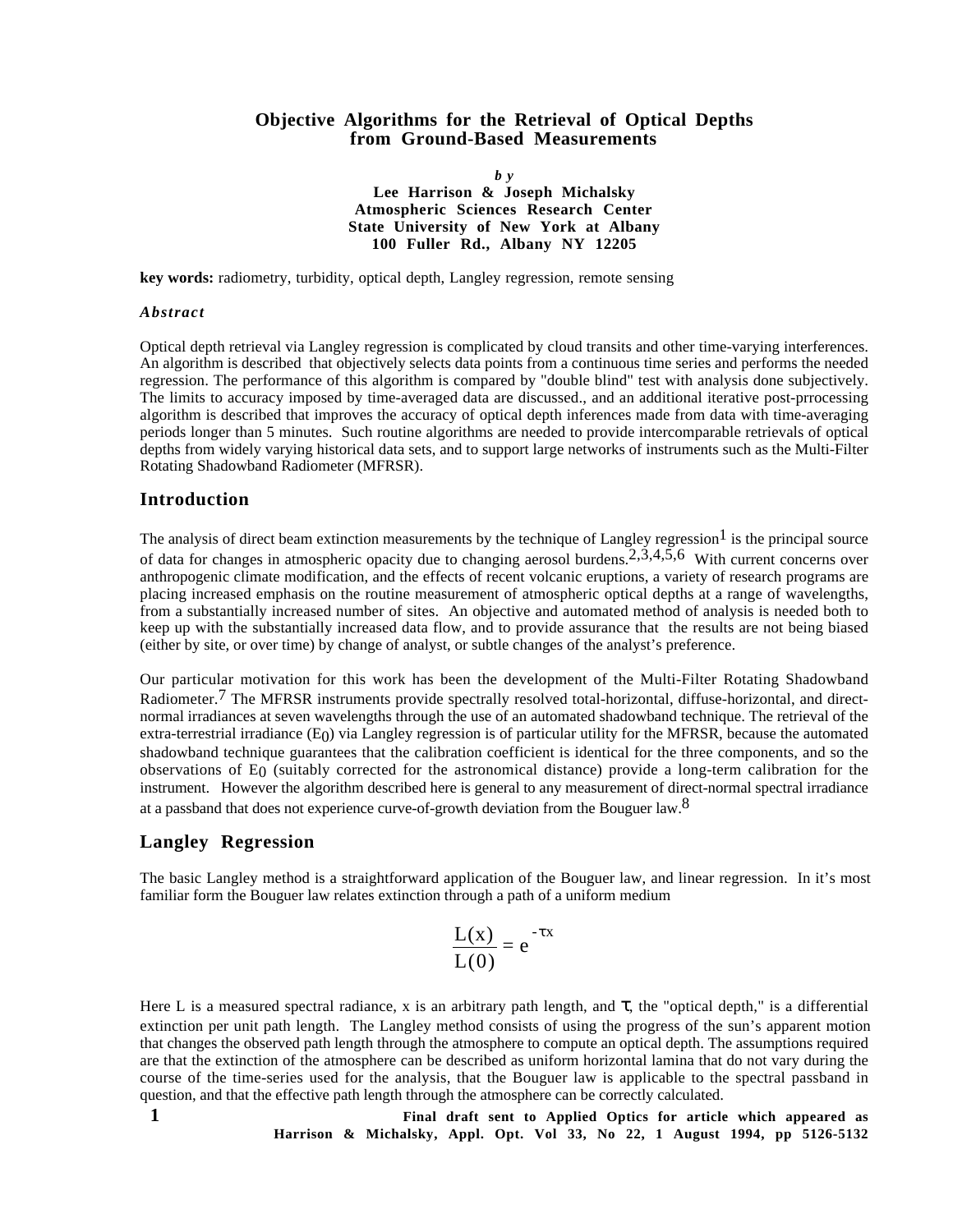Several authors<sup>9,10,11</sup> discuss potential errors in this extrapolation due to violation of the principal assumptions of the regression; that the atmosphere can be described as stationary horizontal lamina. Curve-of-growth failure of the Bouguer law for finite passbands containing multiple absorption lines is explained by Goody.<sup>8</sup>

Standard techniques have been developed to estimate the path length by computing the apparent solar position from a known location and time, and applying corrections for the atmospheric refraction. The results are generally expressed in the unit of "airmass," where the value one represents the path at the zenith. In this work all calculations have been done using the solar ephemeris algorithm published by Michalsky<sup>12</sup>, with refraction corrections applied using Kasten's approximation<sup>13</sup>.

The Langley method then consists of transforming the Bouguer law into the form

$$
1 n E(A_n) - 1 n E(0) = - \tau A_n
$$

where there are n observations  $(n \gg 2)$  of the received direct-normal spectral irradiance E at calculated airmass values

 $A_n$ . "Best-fit" values for the coefficients ln E(0) and  $\tau$  in this over-determined linear system can then by found, most commonly by least-squares regression.

# **An Objective Langley Regression Algorithm**

The simple-minded notion of using a least-squares regression on *all* the data only works under true clear-sky conditions. Cloud transits (even thin cirrus) produce "dips" that must be removed or the regression will produce nonsense results.

To date this has been done by subjective editing; a scientist examines the data graphically and chooses the points to be used for the regression. Aside from being quite labor intensive this process is subject to criticism on the basis that differing analysts may arrive at different results, and that descriptions of the criteria are difficult to use either for the training of analysts, or to standardize procedures.

An objective algorithm has been developed that operates on a time series of direct-normal irradiance observations. It can be described as a series of sequential filters that reject points:

- First the analysis intervals (either morning or afternoon) for each regression are selected by the airmass range from 2 to 6. Lower airmasses are not used (even if available in the data) because the rate-ofchange of the airmass is small, creating a greater opportunity for changing atmospheric conditions to affect the regression. Higher airmasses are avoided due to greater uncertainty in airmass caused by refraction corrections that are increasingly sensitive to atmospheric temperature profiles.
- If needed by instruments such as the MFRSR, corrections to the direct-beam intensities (to correct non-ideal Lambertian diffuser performance) are made as described by Harrison et al.<sup>7</sup>.
- A forward finite-difference derivative filter then identifies regions where the slope of dE/d(Airmass) is positive. These cannot be produced by any uniform airmass turbidity process, and are evidence of the "recovery" of the direct-normal irradiance from a cloud passage. The algorithm then computes a starting time for the interference by assuming an equal interval prior to the minimum. The entire region is then eliminated. If the data have been taken at rates higher than 1 per minute, then the derivative is calculated using a running "block average" over one minute samples -- this is done due to common experience that cloud transits generally last several minutes, and so that derivatives due to noise will not dominate this filtering process if very rapid sampling is done (where the real ∆E may then be small).
- A subsequent finite-difference derivative filter tests for regions of strong second derivatives. Regions are eliminated where the first derivative is negative, and more than twice the mean. This filter rejects points near the "edge" of intervals eliminated by the first filter if it was insufficiently aggressive, and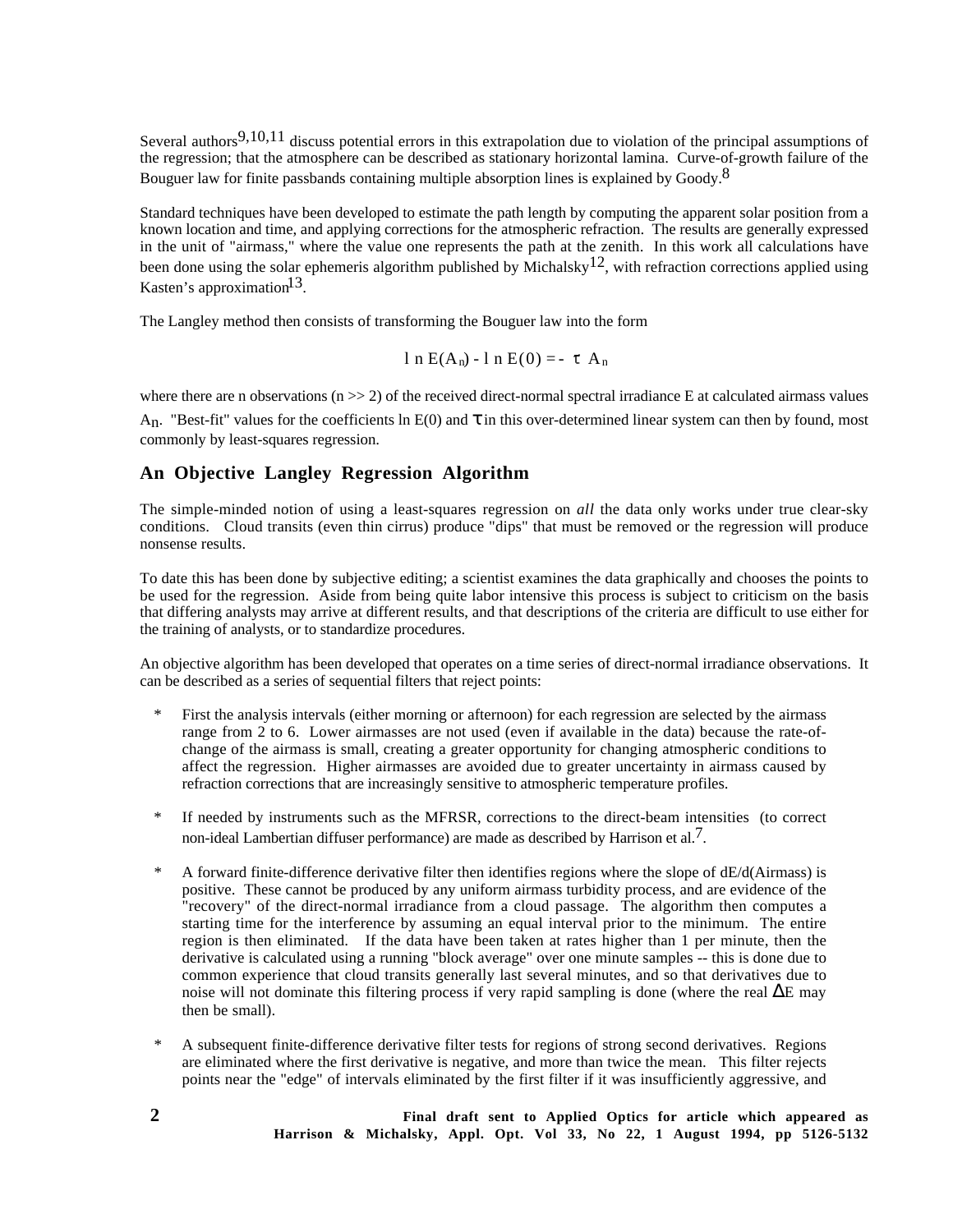also eliminates any cloud passage that occurs at the end of the sampling interval where the data are truncated before a region of positive derivative can occur to trigger the first filter.

\* *Two iterations* are then made to affect a robust linear regression as follows:

A conventional least-squares regression is performed on the remaining points. The regression is done using the standard computational technique of LU Decomposition, with subsequent back-substitution.

The standard deviation of the residuals of the remaining data points around the regression line are computed. A sweep is then made through the data points eliminating all points more than 1.5 standard deviations from the regression line.

\* The points that remain are used for a final least-squares regression that yields the final analysis product. If time-averaged data are used a final correction step may be necessary as discussed in a following section.

Techniques such as singular-value decomposition are never needed for this simple system; only rarely does this system become close to singular, and in such cases visual examination of the data demonstrate that no retrieval of optical depths is conceivable.

In many cases the regression is non-singular, but not useful. This can occur simply because the entire interval was overcast. An important goal of this algorithm development has been to arrive at a method that is completely automated, and can simply be applied on a routine basis to the time-series data with no subjective preparation or subsequent selection. On the basis of the intercomparisons shown below two fixed error criteria select the Langley regressions that are to be kept for further use: a minimum of 1/3 of the initial data points must remain after the filtering; and these points must show a residual standard deviation the variance around the regression line  $(ln(E) -$ 

(ln(E0)-τA)) of no more than 0.006. This error estimator is a *ratio* of intensities, and hence is independent of both the optical depth being measured, and the absolute calibration of the detector.

## **Example Performance**

The following example demonstrates the algorithm's behavior for a typical case where clouds are seen, but a Langley regression is still obviously possible. Figure 1a shows the time-series of the three irradiance components (directnormal, diffuse horizontal, and total-horizontal) observed by the instrument. Only the direct-normal observations are used for the optical depth analysis. This example is taken from a multi-filter instrument operating at Rattlesnake Mountain Observatory (RMO, 46.40¡ N, 119.60¡ W, elevation 1088 m), rather than the data used for the intercomparisons shown later; the higher data rate taken at RMO makes the time-series of the irradiance components (figure 1a) much clearer to the reader.

Figure 1b shows the Langley regression for the morning interval identified by the objective algorithm, and the symbols illustrating the data points identify the filtering process: the points marked with a "+" contribute equally to the regression. Points marked with a small open box were discarded by the derivative filters. These remove the distinct cloud passage at ≈9:00 LMT.

The first iteration of the robustifying filters removes a weak cloud passage that is inconspicuous (but visible) in the time-series plot at ≈7:45 LMT. These points are marked with a box and cross. The second iteration removes two points marked with a solid black box. These would not materially affect the regression results if retained, but this second iteration is very important if the data are noisier.

The most convincing visual argument that the algorithm works well is to examine many cases, including those that clearly should not be used for optical depth analysis. We have done so, but cannot easily present them to the reader. Instead, statistical summaries are presented below. However these visual inspections demonstrate that the algorithm selects plausible subsets of the data that satisfy human observers in all but utterly hopeless cases. In total overcast, or conditions with a few very short (1-2 data point) intervals where the direct beam has perhaps been free of obstruction the algorithm may compute a clearly aphysical positive slope. However in all such cases the criteria used to determine whether the results of the regression should be kept are wildly exceeded.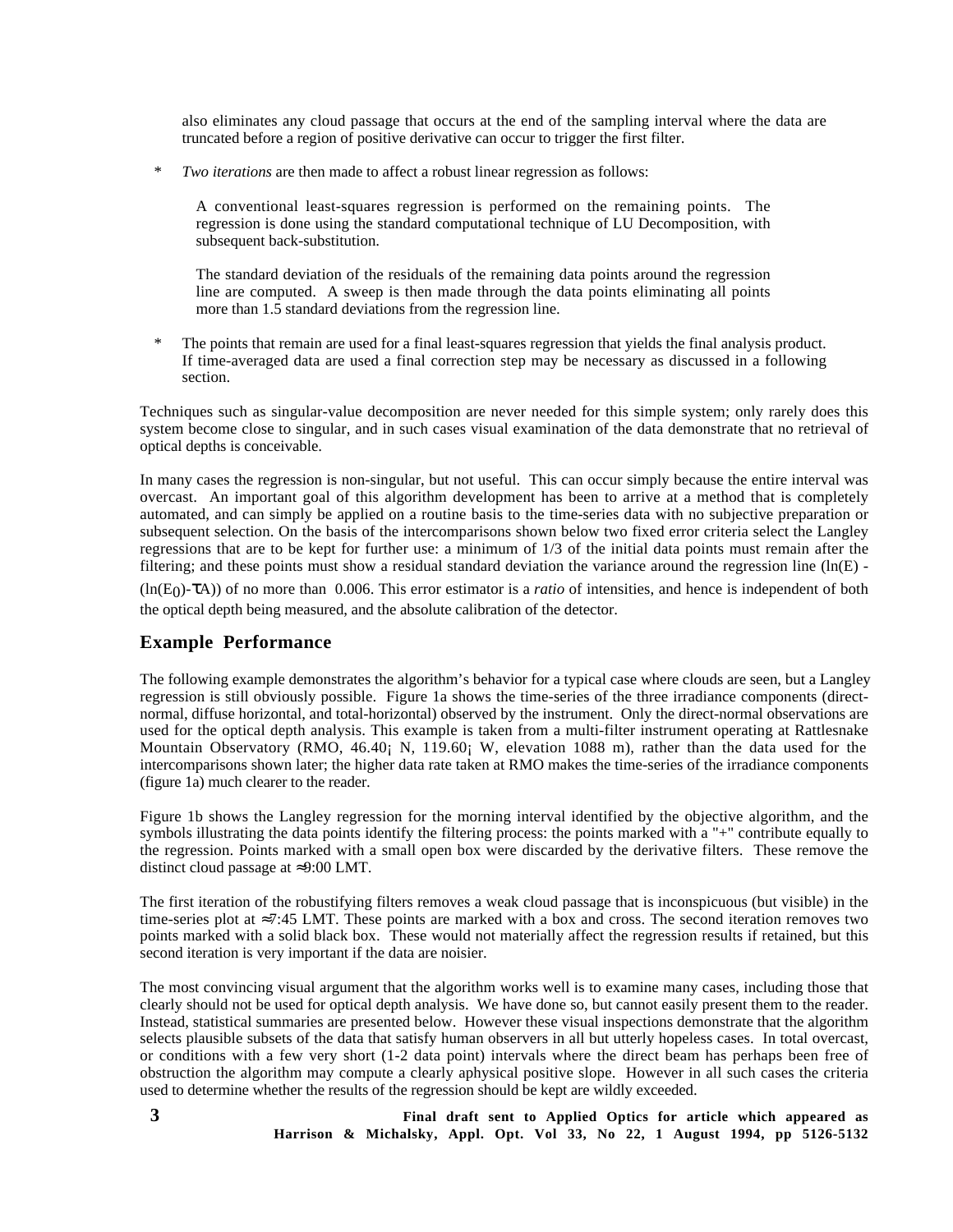

**Figure 1a:** Time-series of observed irradiance components for an example case (the irradiance scale is uncalibrated)



**Figure 1b:** Objective optical depth retrieval for the morning shown in **1a** [the ordinate is ln(uncalibrated Direct-Normal irradiance)]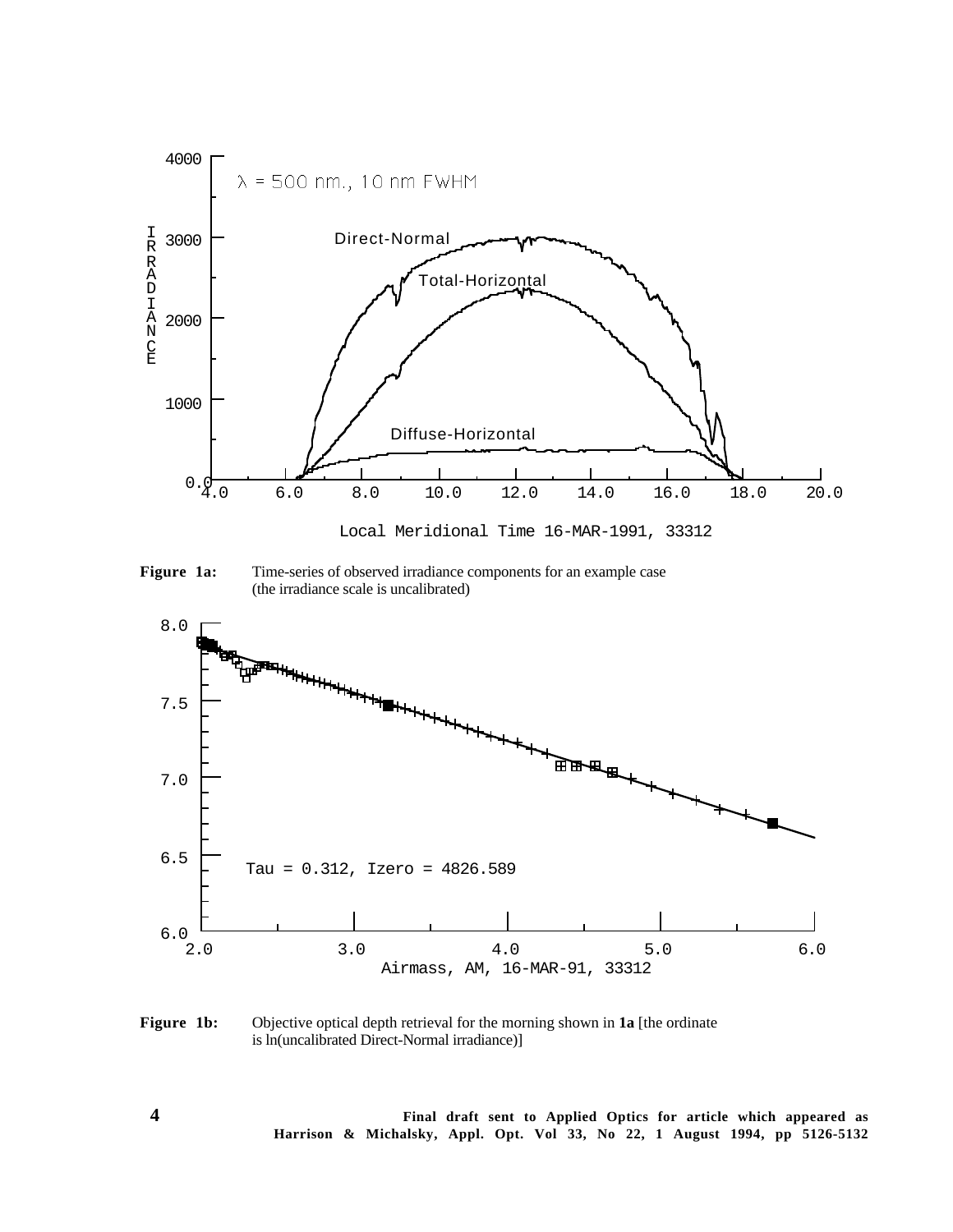## **Algorithm Intercomparison Results**

Tests of this algorithm were made using a data set taken at the NOAA Environmental Resources Laboratory in Boulder (40.0¡ N, 105.2¡W, 1634 m ASL) with a single-channel photopic passband Rotating Shadowband Radiometer. This instrument was one of our first to be deployed, and used a LI-COR 210SX detector (LI-COR Inc., Lincoln NB), rather than our more recent multiple-channel instruments.

These data are used for the algorithm testing because they were previously analyzed using conventional subjective analysis for the purpose of studying the Mt. Pinatubo eruption, and are a challenge for optical depth analysis. Boulder is known to be a difficult site due to circulation of the urban pollution in the Denver basin, and rapidly varying high-altitude cloud patterns associated with wave and advection phenomena caused by the Front Range to the west. Consequently NOAA maintains a separate facility at Niwot Ridge for photometer intercomparison rather than doing so at Boulder. Further, these data are *five-minute averages* of 15 second samples. This reduces the filtering efficiency of the derivative filters, and produces a very demanding test of the algorithm. We recommend that data used for Langley analysis be single observations; we present these data as evidence that the algorithm can work sensibly with data averaged up to such an interval. This is important for the application of this algorithm to historic data sets, as many of these were time-averaged during sampling.



**Figure 2:** Comparison of total optical depths retrieved by the two analyses

Data files for the interval from May 23, 1990 to July 16, 1991 were selected for comparison; they contain 384 days of nearly uninterrupted operation of the instrument. The subjective analyst identified 151 Langley observations (either a morning or afternoon regression) during this period. When run using the selection criteria that require an minimum of  $1/3$  of the points to be retained, and standard deviation of  $\ln(I)$  around the regression line less than 0.006, the objective algorithm identifies 143 observations. From these two lists 139 observations match. Figure 2 shows the correlation scattergram with a least-squares regression fit of the total optical depths recovered by the two analysis methods for these 139 matching events.

Readers familiar with data taken by hand-held sun photometers may be surprised by the large number of optical depths retrieved (≈0.36 events per day), particularly from an apparently difficult site. This is not a consequence of the retrieval methods, rather a demonstration of the advantage of automated observation. Even 5 minute averages produce many more points during the interval bounded by airmasses 2 and 6 than are typically taken by human operation. Further, people are rarely so dutiful morning and afternoon, day after day.

Figure 3 shows the correlation scattergram with a least-squares regression fit for the extrapolated extraterrestrial irradiance  $E_0$  recovered by the two analysis methods. The units are the uncalibrated output of the detector, and this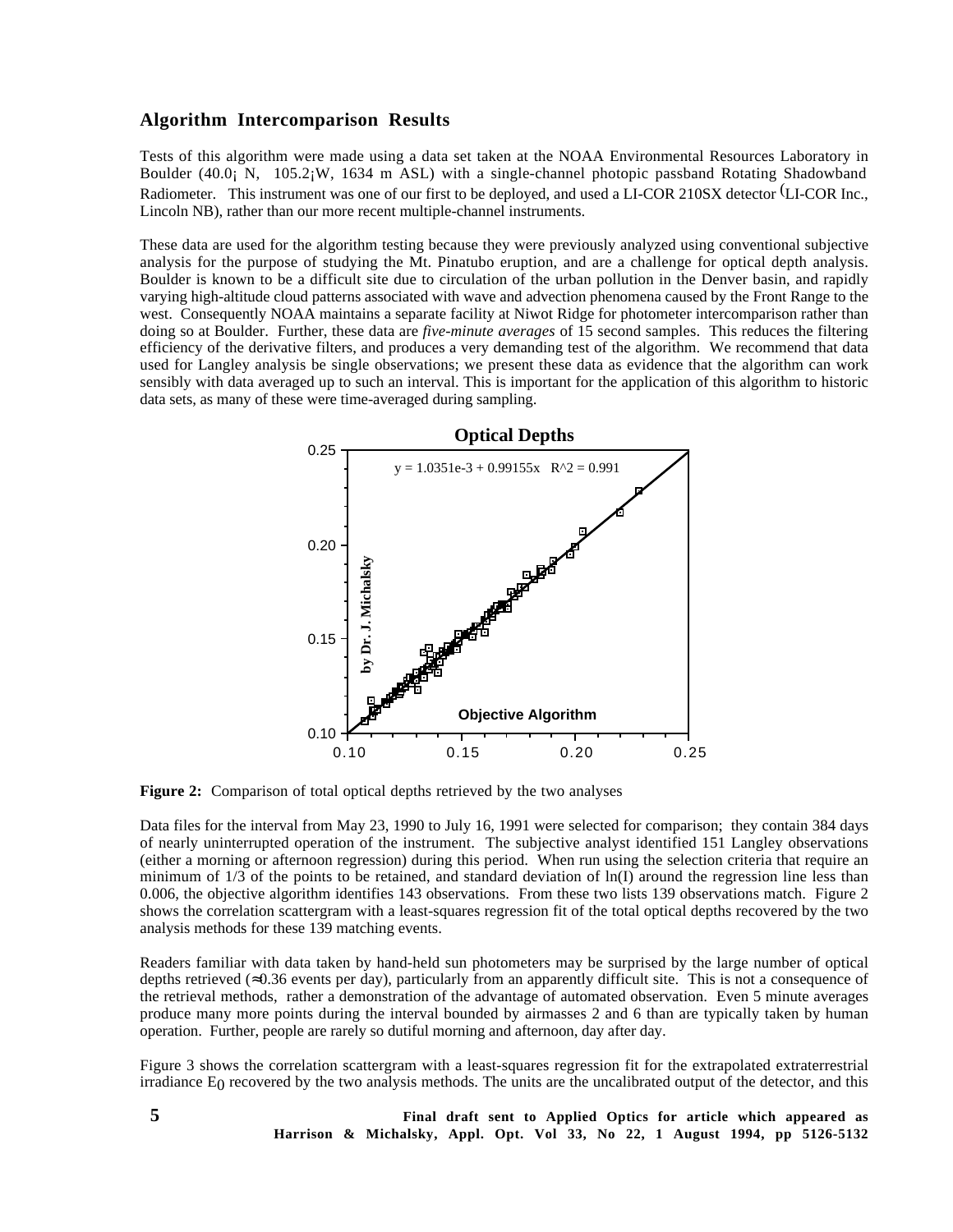irradiance has not been corrected for the variation in the astronomical distance, that accounts for approximately half of the range in these values.



**Figure 3:** Comparison of the extrapolated zero-airmass irradiance retrieved by the two analyses (uncalibrated)

The E<sub>0</sub> value requires an extrapolation of at least one airmass (and as implemented by the objective algorithm at least two airmasses), and so small differences in the attributed optical depth may produce much larger changes in E0. The remarkable agreement between the two algorithms as demonstrated by figures 2 and 3 (that show correlation coefficients of 0.995 and 0.982 for the retrieved optical depths and extraterrestrial irradiances respectively) enhances our confidence that the inferences are physically meaningful rather than a result of particular analyst or algorithm preference.

Study of the few cases rejected by one of the analysis methods but kept by the other demonstrate that the subjective analyst kept regressions based on a short contiguous interval (i.e. "one short hole in the clouds") that were rejected by the objective algorithm for an insufficient total number of points. Conversely the objective algorithm kept a few regressions that used points without nearby neighbors. This difference can be viewed as a preference, and in the absence of an external arbiter of truth the relative merit is difficult to assess. These few cases do not affect the aggregate statistics.

## Using  $E_0(\lambda)$  for In-Situ Calibration against the Solar Constant.

After adjustment for the variation in the astronomical distance the extraterrestrial irradiance should match the solar output. Through the visible and near infrared the solar output is stable to  $\approx 0.3\%$  and is strongly correlated with sunspot number.<sup>14</sup> Our sun is a far better standard than light sources commonly used for irradiance calibration. Thus in principle the observations made by an instrument measuring the direct-normal irradiance over a passband for which the Bouguer law applies can be made self-calibrating against the solar constant through the mechanism of Langley regression.

Individual regressions do not constitute a suitable calibration unless made under remarkably good conditions (e.g. Mauna Loa). However these variations are not systematic, and so accuracy can be improved by averaging provided that the instrument's response remains stable for the averaging period. Figure 4 shows the distribution of  $E<sub>0</sub>$  values observed by the instrument using the detector calibration coefficient provided by the manufacturer, and normalizing all measurements to an earth-sun distance of 1 AU.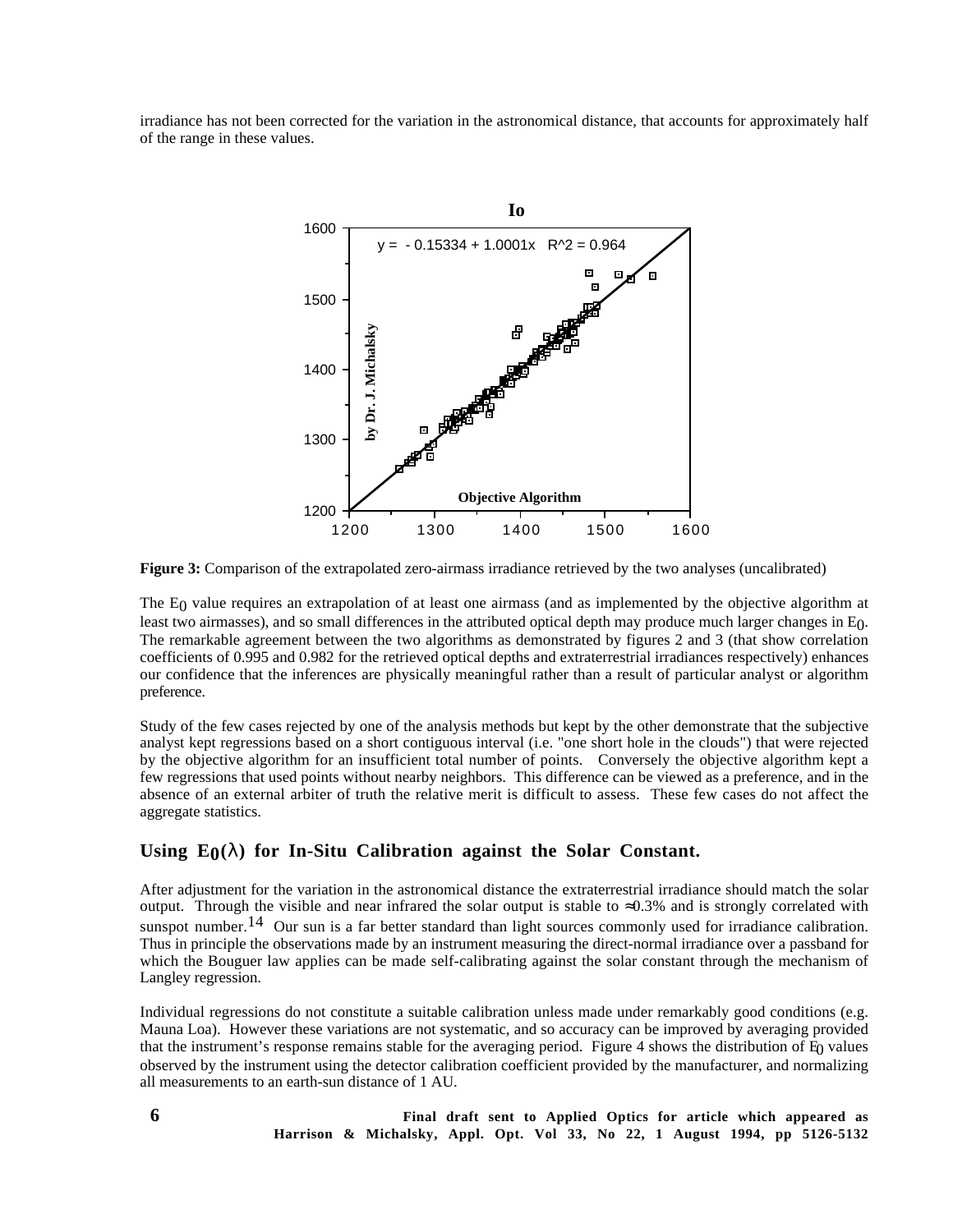

**Figure 4:** Histogram of retrieved  $I_0$  using a laboratory calibration

Figure 4 contains almost four years of Langley observations, so that the distribution can be shown with a greater number of bins. The photometer was calibrated by the manufacturer using a standard lamp<sup>15</sup> with a spectral response traceable to the National Institute of Standards and Technology, at a 3σ uncertainty of 5%.

The mean of the distribution shown in figure 4 is 130.79 kLux, with a standard deviation of 5.94. It is a common practice to use the E0 value as a quality control estimator for Langley regressions, and discard extreme events. If

only the central –  $2\sigma$  range of this distribution around its mean is sampled then this subset contains 95% of the points, with a mean and standard deviation of 130.02 and 4.57 kLux respectively -- no substantial change. Another commonly used robust estimator is the median: 129.99 kLux with 95% confidence-interval limits of 129.61 and 130.37 kLux respectively.

The standard estimator of the uncertainty of the mean estimated from a finite sample of a random process is  $c\sigma n^{-1/2}$ , where 1<c<2 depending on the distribution of the process. Thus roughly 40 Langley observations are needed *at this rather difficult site* to reduce the  $1\sigma$  uncertainty in the inferred E<sub>0</sub> to less than one percent. At the Boulder site this can be typically obtained in less than three months of operation. Sub-intervals of the data show no statistically significant trend, thus demonstrating excellent stability.

A calibrated retrieval can be directly compared to published values. The CIE recommends  $^{16}$  the value of 127.5 kLux (Lux = lumens/meter<sup>2</sup>) for the direct normal illuminance at the mean solar distance. However the convolution of the CIE photopic response and the extraterrestrial spectral irradiance data from Neckel and Labs17 produces 133.6 kLux for this photopic solar constant. Further there are additional uncertainties associated with the photopic response of the LI-COR photometer, that does not match the ideal photopic response exactly, and the subsequent impact on the laboratory calibration against the standard lamp.

The retrieval of the photopic solar constant done above has a smaller uncertainty in precision, and is centered within the range of the laboratory uncertainties. This is remarkable considering the difficult site. Thus the ongoing retrievals of  $E_0$  are a better estimator of instrument stability than typical laboratory calibrations, and provide a mechanism whereby instrument calibrations can be retrospectively analysed, and data adjusted for improved understanding of the solar spectrum or instrument passband.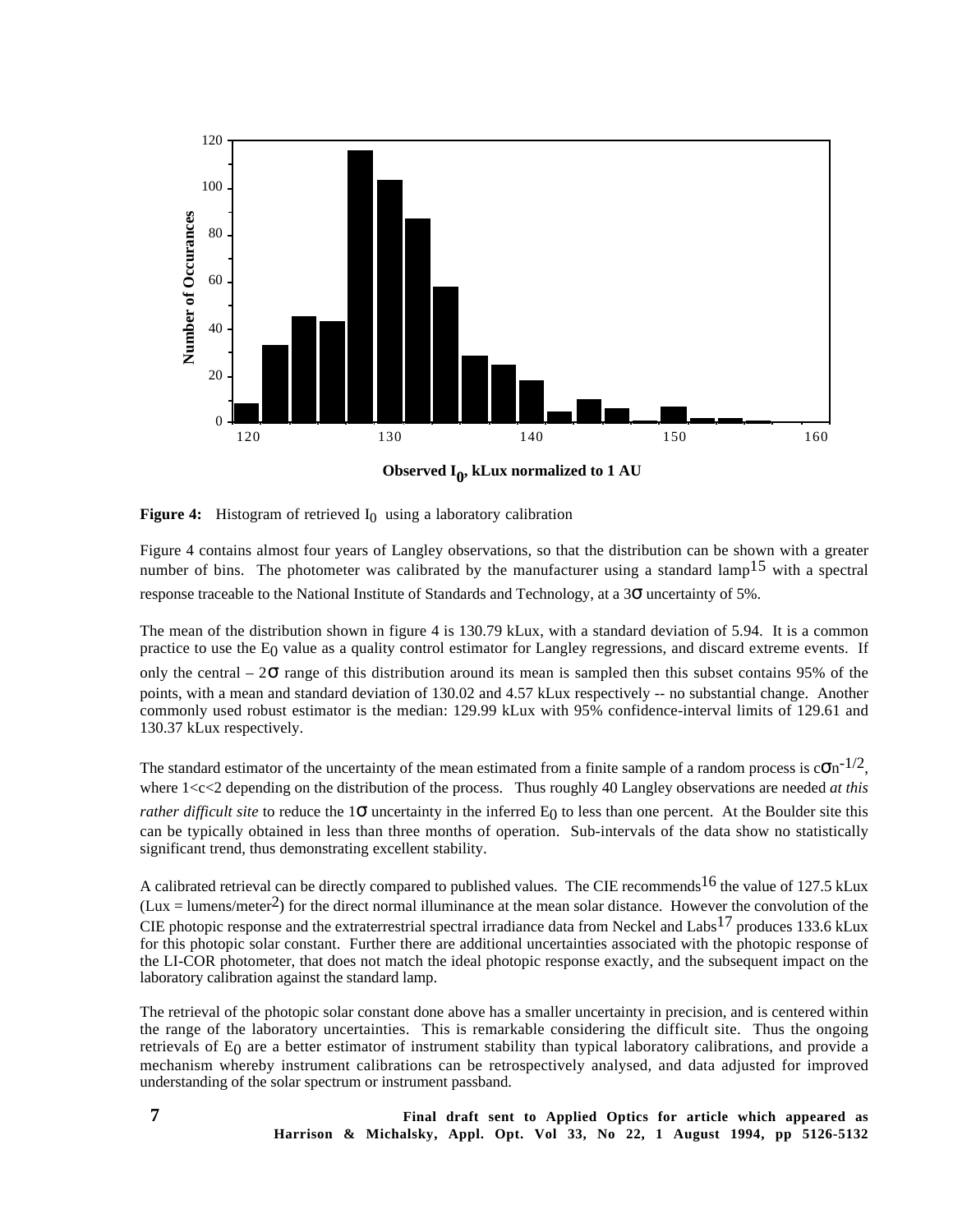Laboratory uncertainties are reduced for narrower passbands. The correction of residual errors in Lambertian response (that is an important contributor to errors in retrieved  $E_0$ ) is much better for our newer MFRSR instruments compared to the Li-COR detector. Consequently we expect the agreement between laboratory calibration and inferred solar constant to have lower uncertainties, but have not yet acquired sufficient data to demonstrate this.

# **The Consequences of Time-Averaging**

Modern automated instruments operating at wavelengths from the UV-A through the near infrared have little need to average data over time spans sufficiently long to be of concern for Langley regression. However most of the historic data were time averaged, and new instruments with high spectral resolution working at more extreme wavelengths (e.g. UV-B spectroradiometers, and interferometric Fourier transform instruments in the infrared) have intrinsic integrating times that may limit the utility of Langley regression.

It has been common practice to assume for the purposes of Langley regression that a time-averaged irradiance measurement can be treated as a instantaneous measurement made at the airmass calculated for the center time of the measurement interval. This is only approximately correct; in general the mean irradiance measured over a range of airmass is not equal to the instantaneous irradiance measured at either the mean airmass *or* the mean time associated with the interval. We might wish to compute an effective airmass  $A^*$  associated with an averaging interval from  $t_1$ to t<sub>2</sub> to be used for Langley regression:

$$
\frac{1}{t_2 - t_1} \int_{t_1}^{t_2} e^{-\tau A(t)} dt = e^{-\tau A^*}
$$

This formulation assumes that the extinction is described by the Bouguer law, and requires the optical depth τ. It is not analytically tractable because of the complexity of the function A(t), the airmass as a function of time, but can be numerically evaluated for any particular interval.

It is illustrative to consider the somewhat impractical case of a uniform average *as a function of airmass,* for which the direct-normal irradiance measured at  $A^*$  is equal to that averaged over the airmass interval  $A_1$  to  $A_2$ 

$$
\frac{1}{A_2 - A_1} \int_{A_1}^{A_2} e^{-\tau A} dA = e^{-\tau A^*}
$$

that easily integrates to

$$
\frac{1}{\tau(A_2-A_1)} (e^{-\tau A_2} - e^{-\tau A_1}) = e^{-\tau A^*}
$$

Thus for the purpose of retrieving optical depths and associated extraterrestrial irradiances the A\* airmass associated with the measurement interval should be substituted. The effect of the negative exponential of  $A^*$  in the equation above is that A\* is always smaller than the midpoint airmass. Further, if *time* averaging over intervals sufficiently long that the uniform airmass averaging assumption implicit in this formulation is violated then the apparent diminution of A\* (compared to the mid-interval airmass) is magnified by the fact that dA/dt is smaller at lower airmasses.

For averages comprised of a finite number of samples at known times or known airmass the magnitude of the  $A^*$ adjustment, and it's resulting impact on inferred optical depths and extraterrestrial irradiances, can be assessed by numerical test. For averaging intervals of five minutes, total optical depths no greater than 0.3, and using data from airmass 2 to 6 for Langley regressions, exact calculations applied to a set of real events show that the use of the airmass at mid-interval time causes errors no larger than ≈0.004 optical depths, and 0.18% for the extraterrestrial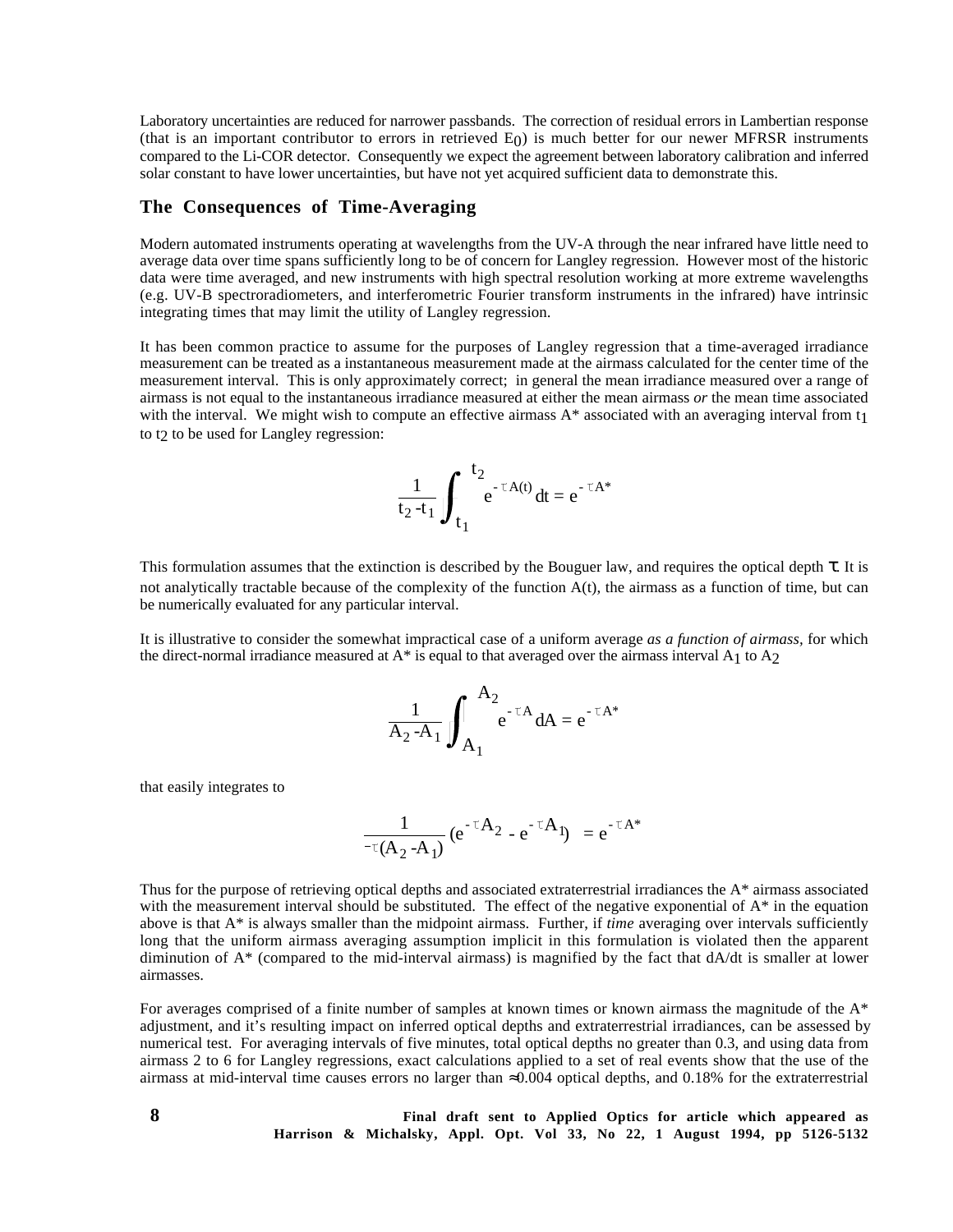irradiances. We judge these to be negligible in comparison to other errors, and so the analyses done in this paper have used this approximation.

However these errors grow as a high order of the averaging time. Corrections should be considered for averaging intervals longer than five minutes or large optical depths. The objective algorithm implements an additional iterative correction step if the data are averaged for more than 5 minutes. For such data an initial trial for the objective regression is made using the airmass associated with the mid-interval time. This retrieves an estimate of

the  $\tau$ . A\* values are then computed for each of the averaged observations kept by the objective algorithm, and the least-squares regression redone. It is not necessary to iterate this process more than once to drive residuals below 0.001 optical depths.

#### **Conclusions**

An objective analysis algorithm has been developed to perform the Langley regressions. This algorithm has been tested by intercomparison with subjective reduction, and comparison of the retrieved extraterrestrial irradiances against laboratory calibrations and the solar constant.

The objective algorithm retrieved 92% of the regressions retrieved by the subjective analysis. (This is a retrieval efficiency of "possible" events as defined by the subjective analysis, not fraction of all events.) It retrieved 2% of events rejected by the analyst.

The optical depths retrieved by the two methods intercompare with a geometric RMS deviation of 0.003 optical depth. This may be taken as the limit of accuracy for optical depth retrievals imposed *by the choice among reasonable methods of analysis* for time series that include the full range of clouds and other atmospheric phenomena.

The determinations of the extraterrestrial irradiance agree well with the known solar spectrum and laboratory calibrations. At a difficult site the standard deviation of single measurements is ≈5%. The deviations are not systematic, and repeated measurements can be used to reduce the uncertainty provided that the instrument has sufficient short-term stability. Thus these retrievals can provide a free long-term stability test for the instrument, and permit the instrument calibration to be tied to the solar output.

The algorithm operates well with single samples or time-averaged measurements. For instruments that can do so we recommend single samples at a data rate of at least 1 per minute. For averaging intervals of longer than 5 minutes a bootstrap technique is used to improve the accuracy of inferred properties. This is useful for the analysis of historic data or instruments that require such integrating times. However for averaging intervals substantially longer than 5 minutes the utility of Langley regression is reduced simply because the number of independent points can become marginally sufficient.

#### **Acknowledgments**

We gratefully acknowledge the help of Donald Nelson and the NOAA laboratory for operating the instrument that providing the data used for the algorithm development and testing. This work has been supported by the United States Dept. of Energy Quantitative Links Program and through grant DE-FG02-90ER61072 (Atmospheric Radiation Measurement Program), and by the New York State Energy Research and Development Authority under grant 1725-EEED-IEA-92.